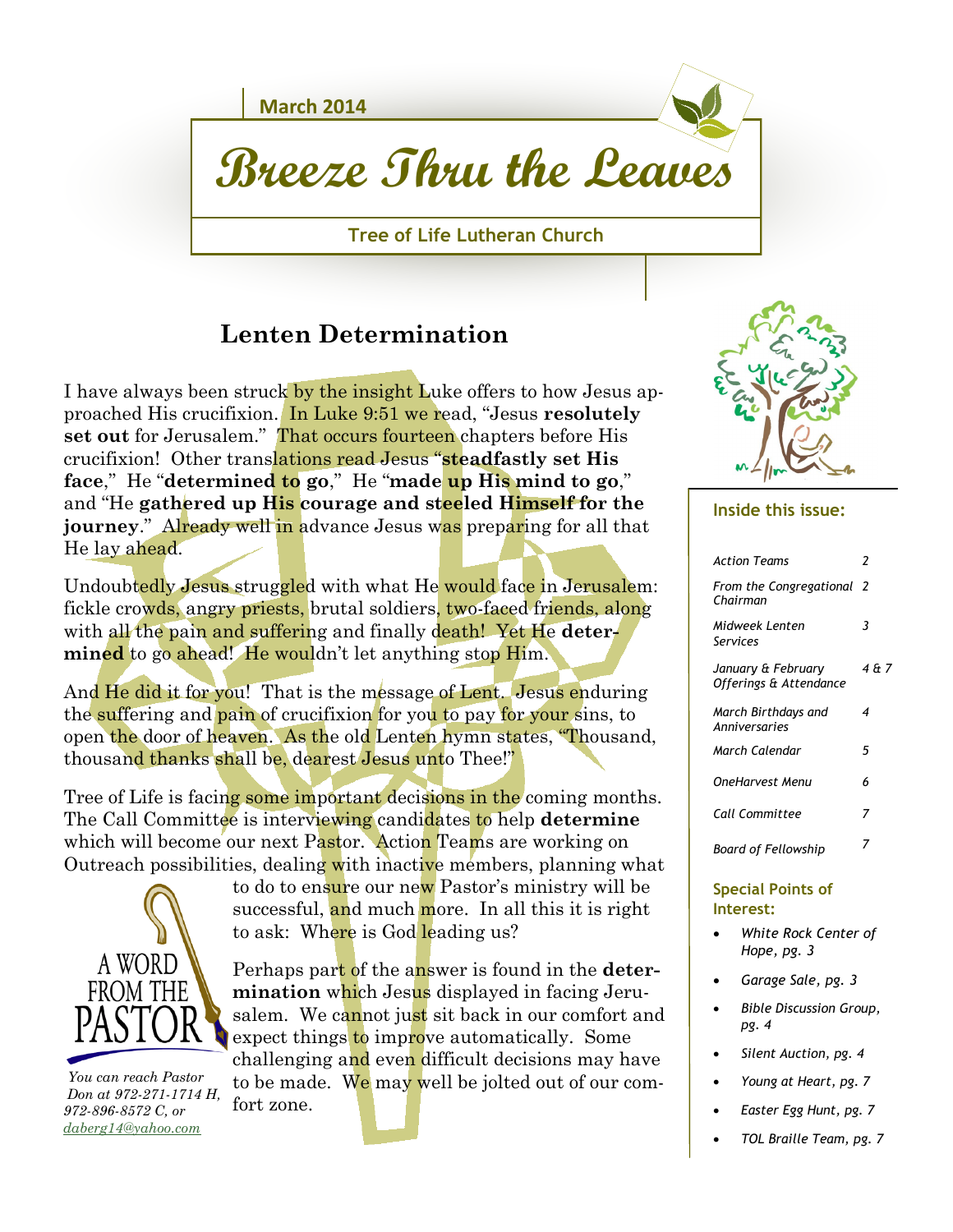The Outreach Action Team has decided to partner with Toler Elementary School as their main focus. 75% of the Toler students are on the Reduced or Free Meal Program and we felt that we wanted to help out as much as we could. Needs that were identified after a meeting with the principal were funds for educational field trips, tutoring and volunteers for reading with children and at some of their events. We will be asking for your help as we reach out to these children and their families during the year. Our first fund raiser was the freewill offering at the potluck held on 2/16/14. Thanks to the Board of Fellowship and your generosity, we were able to raise \$200. Next we will be making 3 baskets to be sold at a silent auction at their carnival in April to raise money to defray the cost of field trips. Watch your newsletter for more information on how you can help. The members of the Outreach AT are Judy Berg, Linda Hill, David & Kara Jander, Jan Keitch, Betty Nixon, and Lisa Theriot.

The Inactives and Guests Action Team (Lee Wilson, Ted Keitch and Ken Warren) had a meeting to divide up the attendance list that Ted Keitch keeps for each Sunday. We made some contacts. Pastor Berg, Ken Warren and Kara Jander met to discuss some further action. Pastor is sending out 10-12 letters to members that have not attended in a few years. Ken will send a card to the ones that have not been attending in the last 6 months or more. Ted, Lee, and Ken plan to call or email these if we do not hear from them or see them in church after 2-3 weeks. If they do not reply or indicate some action they want taken in response to our contacts we will refer them to the Board of Elders for review.

These Action Teams can always use your help, as can the New Pastor Action Team and the Prayer Action Team. Please contact the members listed above or stop by the office to find out how your talents can be used.

# Action Teams **From the Congregational Chairman**

Dear Members of Tree of Life,

I have noticed that as I am getting older the time is going by so much more quickly. Shouldn't things be slowing down? It seems like we just took down the church's Christmas decorations and soon we will be preparing the sanctuary for Lent and Easter. Some of us will be deciding what to "Give Up" for Lent and some of us will decide to be more reflective during this season. This season I ask you to join me as I try to "Give It All Up". What I mean by that is that we give up ALL of our struggles, hurts, anxieties, temptations, anger, frustration, etc. TO THE LORD. Jesus proved to us at the end of His life that He could handle the burden of all of the world's sin as He hung on the cross. He continues to encourage us to come to Him with our problems and concerns so that He can help us with them. Soon we will be getting the answer to the prayer we have been praying for a new full time Pastor for our church. This is the time to also add this to our list of things to "Give Up" to the Lord. Even though waiting for the answer will be hard, God knows our needs and will provide for us. May you all be richly blessed during this Lent and Easter season.

> Your Sister in Christ, Linda Hill (Congregational Chairman)

### Thank you!

Janice Nichols sends a heartfelt "Thank You!" to her Tree of Life Family for the cards, phone calls, prayers and kind wishes for her recovery. She is back at home now, but with some healing left to do and some surgery still to come. She appreciates you all so much and looks forward to being able to worship with you again.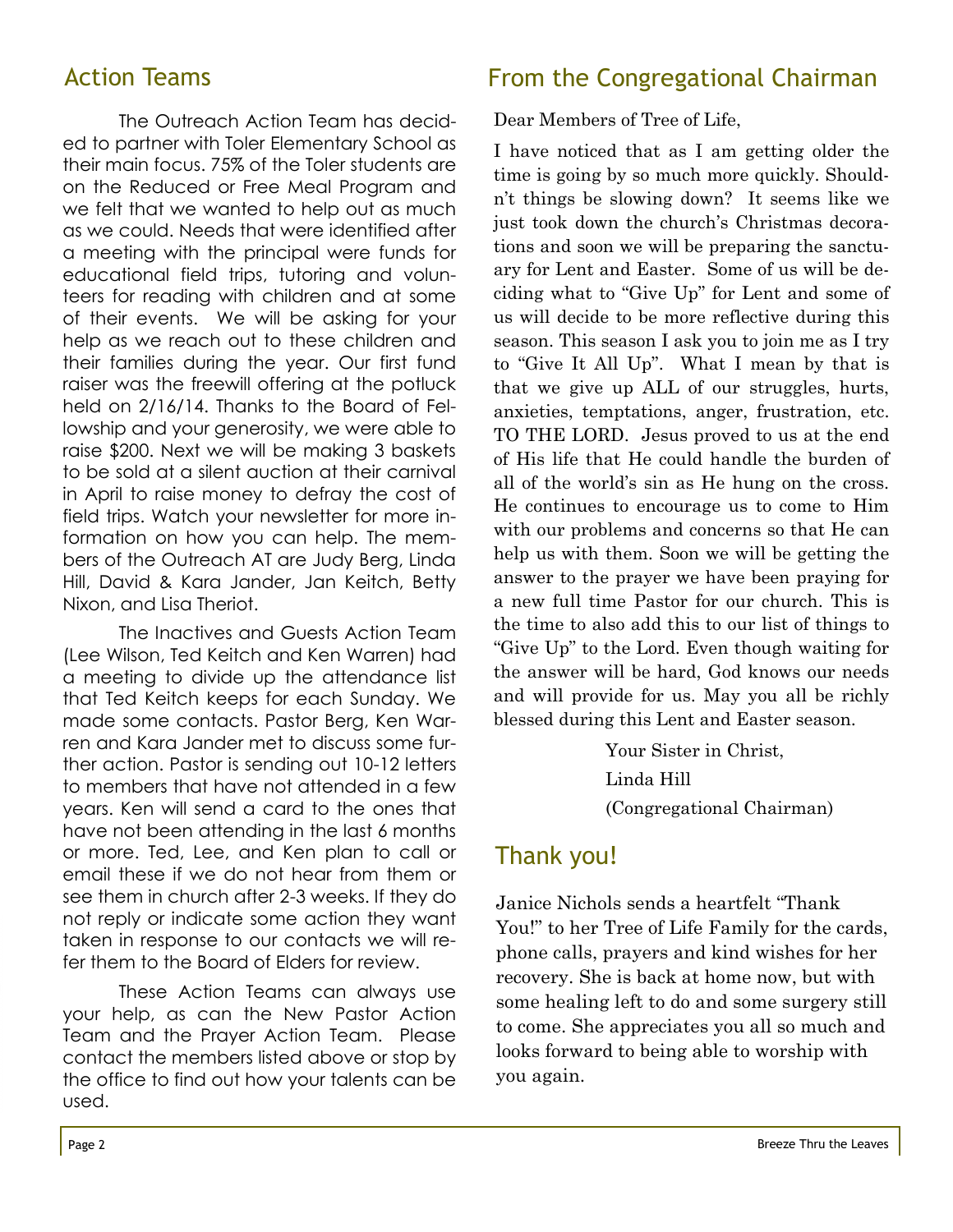# Mid-Week Lenten Services

Brief, reflective services each Wednesday at 11:00 a.m. and 7 p.m. focusing on the seven last words of Jesus. Beautiful Lenten and Evening hymns. Soup will be shared following the morning services and dessert will be shared prior to the evening services. Wed. March 5 Voluntary Imposition of Ashes & Holy Communion The Forgiveness That Doesn't Stop – *"Father, Forgive Them*"

| Wed. March 12             | The Power That Doesn't Falter -              |  |  |  |  |
|---------------------------|----------------------------------------------|--|--|--|--|
|                           | "Today You Will Be With Me In Paradise"      |  |  |  |  |
| Wed. March 19             | The Concern That Doesn't Cease -             |  |  |  |  |
|                           | "Woman, Behold Your Son  Behold Your Mother" |  |  |  |  |
| Wed. March 26             | The Question That Doesn't Die –              |  |  |  |  |
|                           | "My God, My God Why?"                        |  |  |  |  |
| Wed. April 2              | The Nature That Doesn't Change –             |  |  |  |  |
|                           | "I Thirst"                                   |  |  |  |  |
| Wed. April 9              | The Ending That Doesn't End -                |  |  |  |  |
|                           | "It Is Finished"                             |  |  |  |  |
| Maundy Thursday, April 17 | Maundy Thursday Holy Communion               |  |  |  |  |
| Good Friday, April 18     | Good Friday Service of Darkness              |  |  |  |  |
|                           | The Trust That Isn't Misplaced –             |  |  |  |  |
|                           | "Father, Into Your Hands I Commit My Spirit" |  |  |  |  |

### White Rock Center of Hope Senior Youth Garage Sale

 The center is very busy with so many people needing assistance, just to survive a day to day existence. Our greatest need for food is always Mac and Cheese, canned meats. soups and peanut butter and jelly.

 We are very grateful for the support that we receive from Tree of Life and I personally want to thank all of you.

Jan Keitch

Our annual garage sale will be Saturday, March 29th. We ask that the congregation start bringing any items they wish to donate to the Youth House. Proceeds from the garage sale will go to the pavilion repair project. We are getting close!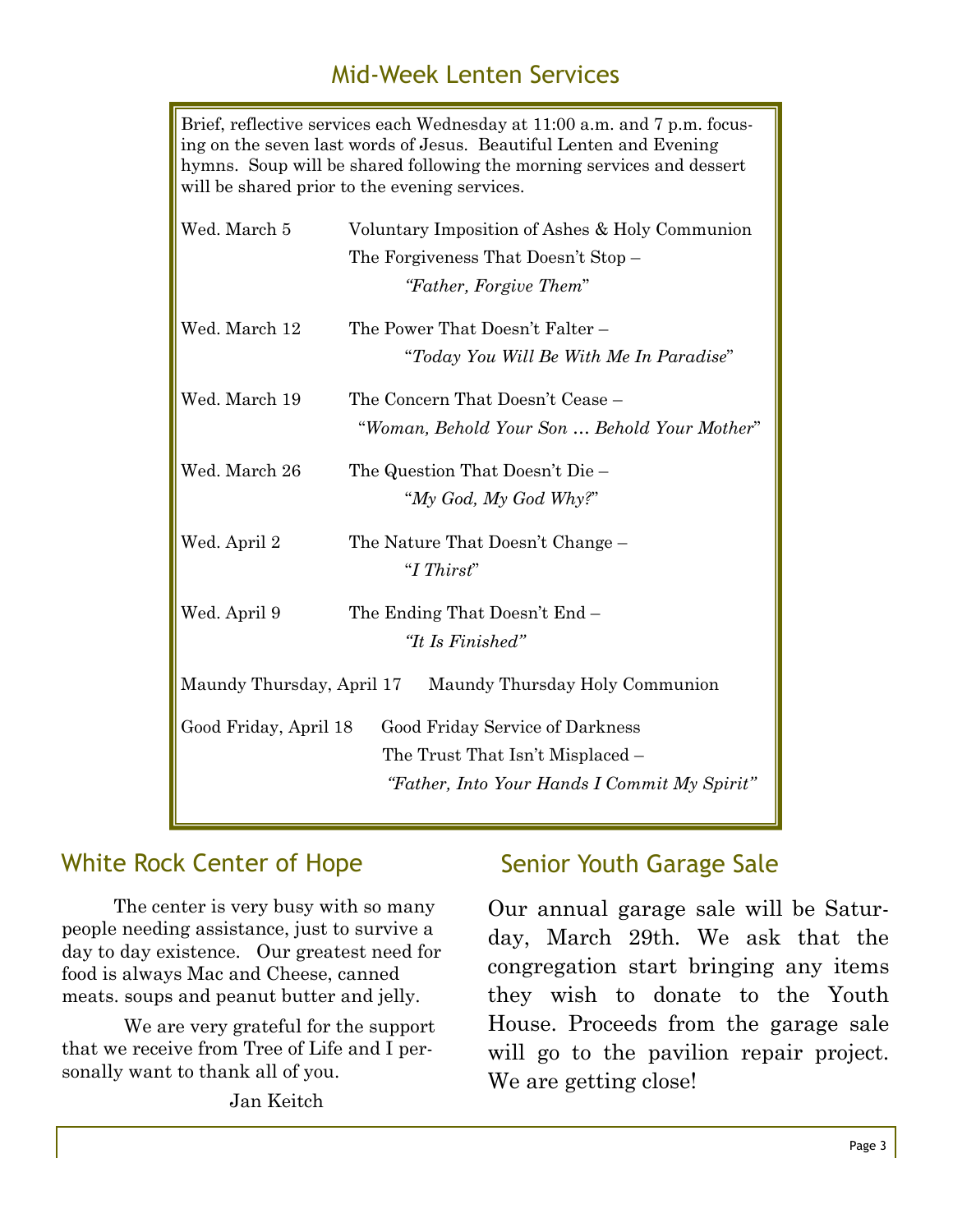

| Cortney Alexander     |
|-----------------------|
| <b>Stan Lewis</b>     |
| Dick Wendt            |
| <b>Taylor Rattan</b>  |
| David Jander          |
| <b>Brett Rattan</b>   |
| Mike Angelbeck        |
| <b>Patty Gibbs</b>    |
| James Karlin          |
| Linda Angelbeck       |
| <b>Charles Melton</b> |
| Lee Wilson            |



#### New Bible Discussion Group Kick-Off Meeting

On the first Wednesday night after Easter [April 23], a meeting will be held at TOL from 7pm until 8pm to talk about forming a new discussion group called "Dialogues in Christianity." If you have ever wished that you could ask questions after a particular sermon or TV show, this discussion group may be just the thing you are looking for. The skeleton of topics will the core beliefs of Christianity but ad hoc Bible topics will be welcomed and rabbit trails will be allowed. Bob Green will facilitate the discussions. This means that when someone asks a new question, everyone in the group, who has an answer or comment, will be encouraged to speak up. If there are differences of opinion, there will be no attempt to wrap up the dialogue with the "correct answer." The plan is to meet for six weeks and then discuss if people want to continue meeting, take a break for the summer, change to every other week, etc. If you have questions or comments before the first meeting, you can e-mail Bob at bgreen@gpltexas.org.

#### Silent Auction

The Board of Outreach is hosting a Silent Auction and Baked Potato Lunch after the worship on Sunday, April 6. The Silent Auction contains items that were donated by the vendors at our Craft Fair in November. We would be very appreciative of any members of the congregation who would like to donate additional items for this event. Proceeds from this event will go to an organization that has yet to be determined.

| <b>DATE</b>              | <b>SS</b> | Worship | General<br><b>Offering</b> | Growing<br>To the<br><b>Future</b> | <b>Mission</b><br><b>Tithe</b> |
|--------------------------|-----------|---------|----------------------------|------------------------------------|--------------------------------|
| 1/5/14                   | 36        | 69      | $$5,308*$                  | \$580                              | \$531                          |
| 1/12/14                  | 46        | 88      | \$8,647*                   | \$400                              | \$865                          |
| 1/19/14                  | 49        | 79      | $$2,921*$                  | \$300                              | \$292                          |
| 1/26/14                  | 44        | 80      | $*$ \$8,132                | \$500                              | \$813                          |
| <b>Total for January</b> |           |         | $$25,008*$                 | \$1,780                            | \$2,501                        |

#### Offerings and Attendance for January

\*Planned for each week—\$4,738; Planned for in January—\$18,952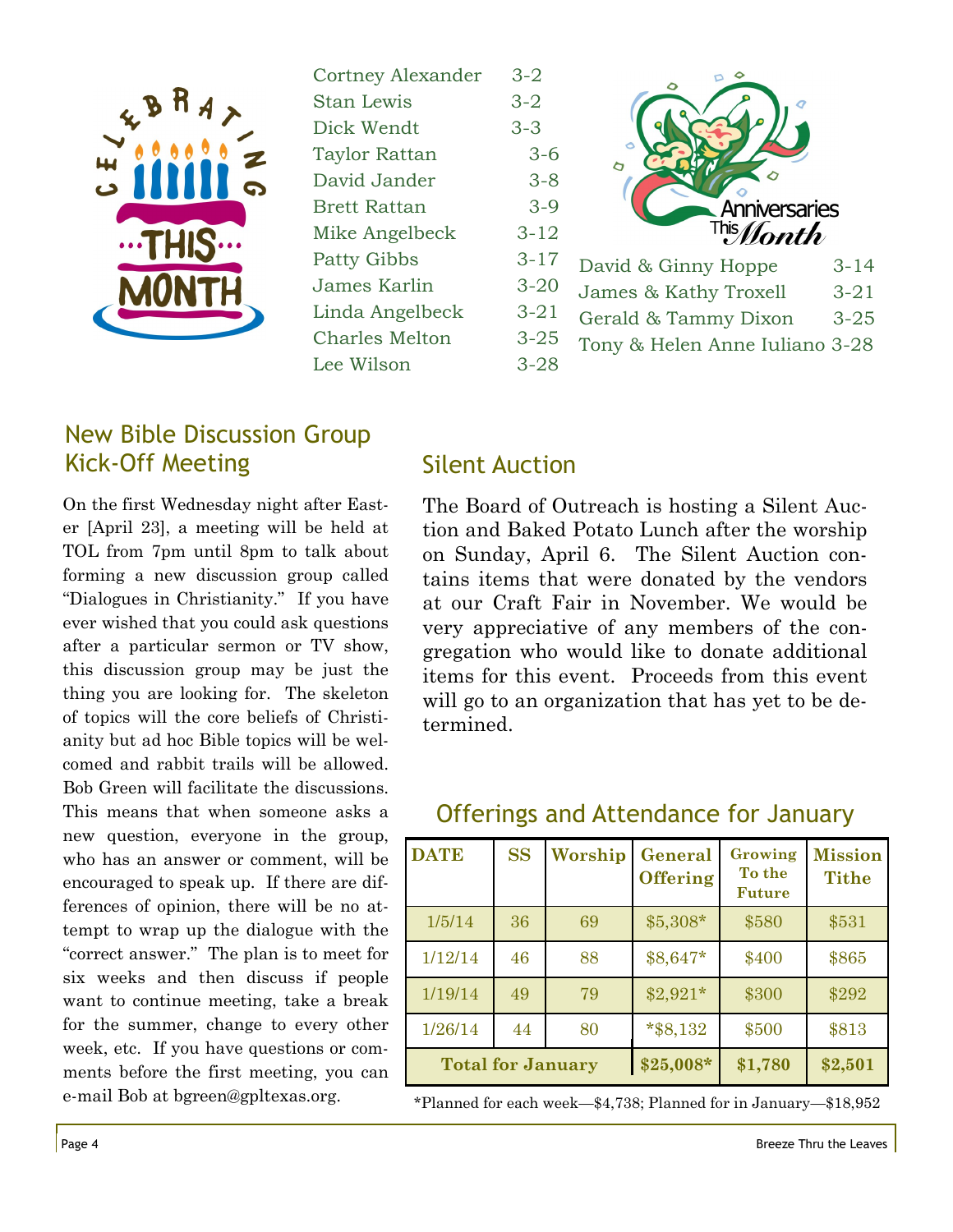### Board of Fellowship

The Board of Fellowship would like to thank everyone for their generous donations collected at our potluck dinner on Sunday, February 16th for Toler Elementary School. We collected \$200.00, which will be a big help in covering some of the many needs of the children there. God Bless You.

#### **Paper Pounding**



The Board of Fellowship will be hosting a Paper Pounding the entire month of March to cover the many needs in our kitchen. In addition to the usual paper towels and toilet paper, also included are coffee, creamer, dish washing liquid, large red cups, napkins, and dessert plates. Any help you can give us will be greatly appreciated.

#### TOL Braille Team

Five members of our TOL Braille Team went to Zion Lutheran in Dallas on February 14th. That day they happily made 6 copies of the book of Leviticus. If you are interested in participating with our Braille Team please speak to Jan Keitch or Patty Gibbs.

| <b>DATE</b>               | <b>SS</b> | 11:00 | General<br><b>Offering</b> | Growing<br>To the<br><b>Future</b> | <b>Mission</b><br><b>Tithe</b> |
|---------------------------|-----------|-------|----------------------------|------------------------------------|--------------------------------|
| 2/2/14                    | 37        | 78    | $$5,477*$                  | \$300                              | \$548                          |
| 2/9/14                    | 42        | 78    | $$5,401*$                  | \$800                              | \$540                          |
| 2/16/14                   | 41        | 83    | $$2,649*$                  | \$500                              | \$265                          |
| 2/23/14                   |           |       | $\mathbf{\$}^*$            | \$                                 | \$                             |
| <b>Total for February</b> |           | $$*$  | \$                         | \$                                 |                                |

Offerings and Attendance for February

\*Planned for each week—\$4,738; Planned for in February—\$18,952

#### Young at Heart News

 Please mark your calendar for Tuesday, March 11th, at 11:30 A.M.; join us for a wonderful luncheon provided for us at Christian Care Center. We had a great time last year and they treat us "old people" like we're pretty special. It really is worth a little time to eat and enjoy good fellowship. Please be sure to look for the sign up sheet on the bulletin board. If you would like to meet at church and carpool, we can arrange transportation for you. Any questions: call Christy Kloostra or Jan Keitch.

# Call Committee

The Call Committee has finished the interview process and was very impressed with all the candidates. They now begin the process of completing all the required documentation, which is extensive. Once that is completed they will send that off to the district and we will wait to see what happens.

Please keep the Call Committee, the Call Process and the Seminarians in your prayers.

### Easter Celebration & Egg Hunt

Mark your calendars now for our annual Easter Celebration and Egg Hunt: **Saturday, April 12th from 10 am to noon.** There will be story time, crafts, games, snacks, the Easter Bunny and of course the Easter Egg Hunt. Please plan to attend and invite your friends, neighbors, cousins, grandkids….. We are looking forward to a really fun time!